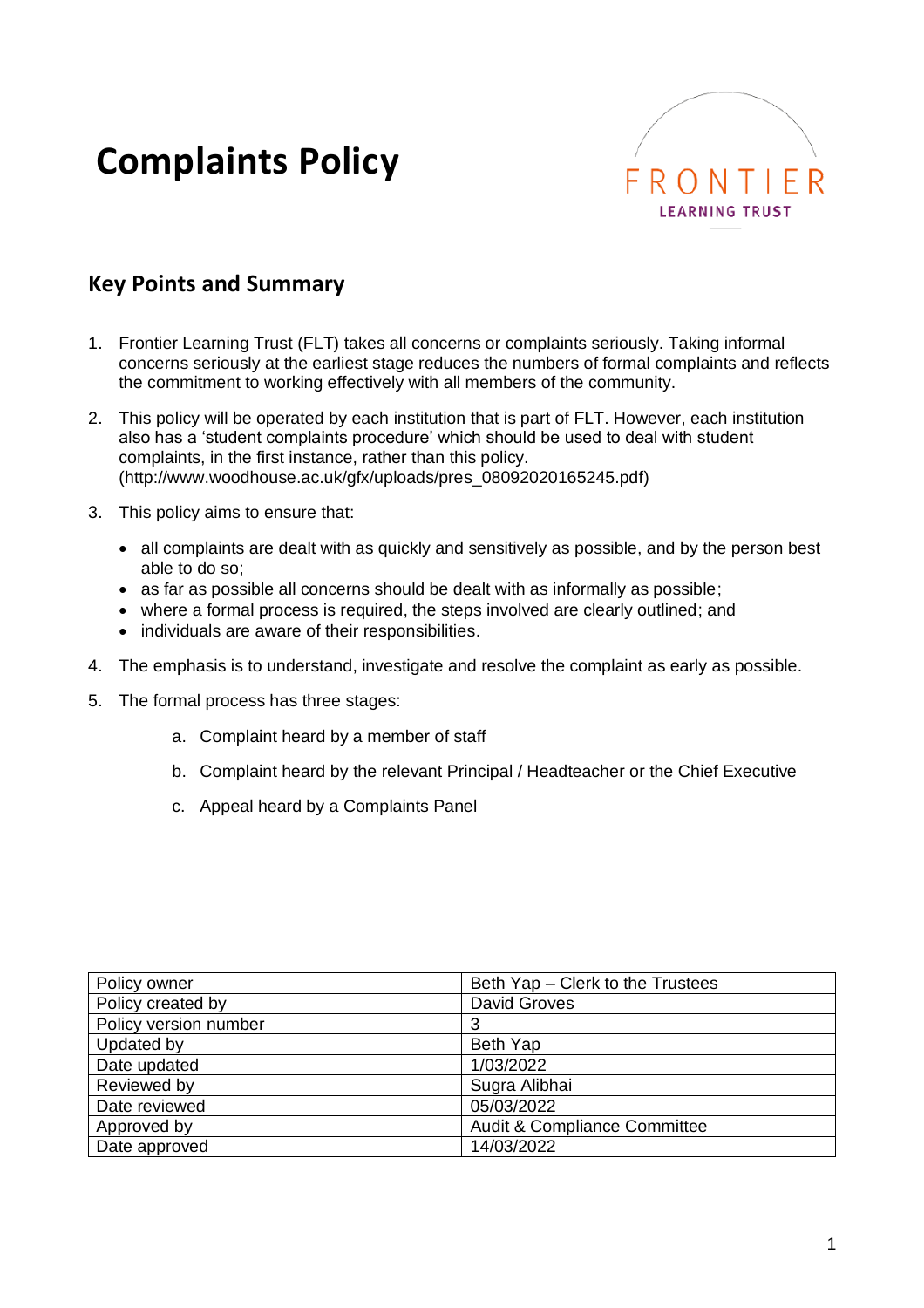## **1.Introduction and Statement of Intent**

- 1. FLT takes all concerns or complaints seriously. Taking informal concerns seriously at the earliest stage reduces the numbers of formal complaints and reflects the commitment to working effectively with all members of the community.
- 2. This policy aims to ensure that:
	- all complaints are dealt with as quickly and sensitively as possible, and by the person best able to do so;
	- as far as possible all concerns should be dealt with as informally as possible;
	- where a formal process is required, the steps involved are clearly outlined; and
	- people are aware of their responsibilities.
- 3. This policy outlines how complaints will be dealt with by the Trust in accordance with the requirements of The Education (Independent School Standards) (England) Regulations 2014, as amended.

# **2. Scope and Applicability**

4. This policy applies to complaints received from parents/carers of students or from any other individual. Complaints made by students should be made in accordance with the relevant Student Compliants Procedure.

(http://www.woodhouse.ac.uk/gfx/uploads/pres\_08092020165245.pdf)

- 5. This policy applies to all volunteers, staff, contractors, trustees and governors.
- 6. This policy will be followed in respect of all complaints against the Trust except in the following areas (where separate policies exist):
	- a. child protection allegations;
	- b. exclusions;
	- c. admissions;
	- d. complaints about statements of SEN/ EHC Plans;
	- e. disciplinary issues relating to members of staff; and
	- f. allegations of abuse;
	- g. Student complaints
- 7. Should a complaint, informal or formal, reveal an issue for which other procedures exist then it will be dealt with under those procedures rather than as a complaint.
- 8. Please note that anonymous complaints may hinder our ability to investigate effectively. All complaints should be brought within 3 months of the date of the incident to which the complaint relates.

# **3.The Policy**

#### **Concerns and complaints**

9. It is important to distinguish between a "concern" and a "complaint". Most concerns can be made informally to the initial member of staff and be resolved without the need to go through the formal complaint procedures. Initial concerns should be raised with the college/school as soon as possible to allow the matter to be considered carefully, potentially including the following information (as appropriate to the issue that has been raised):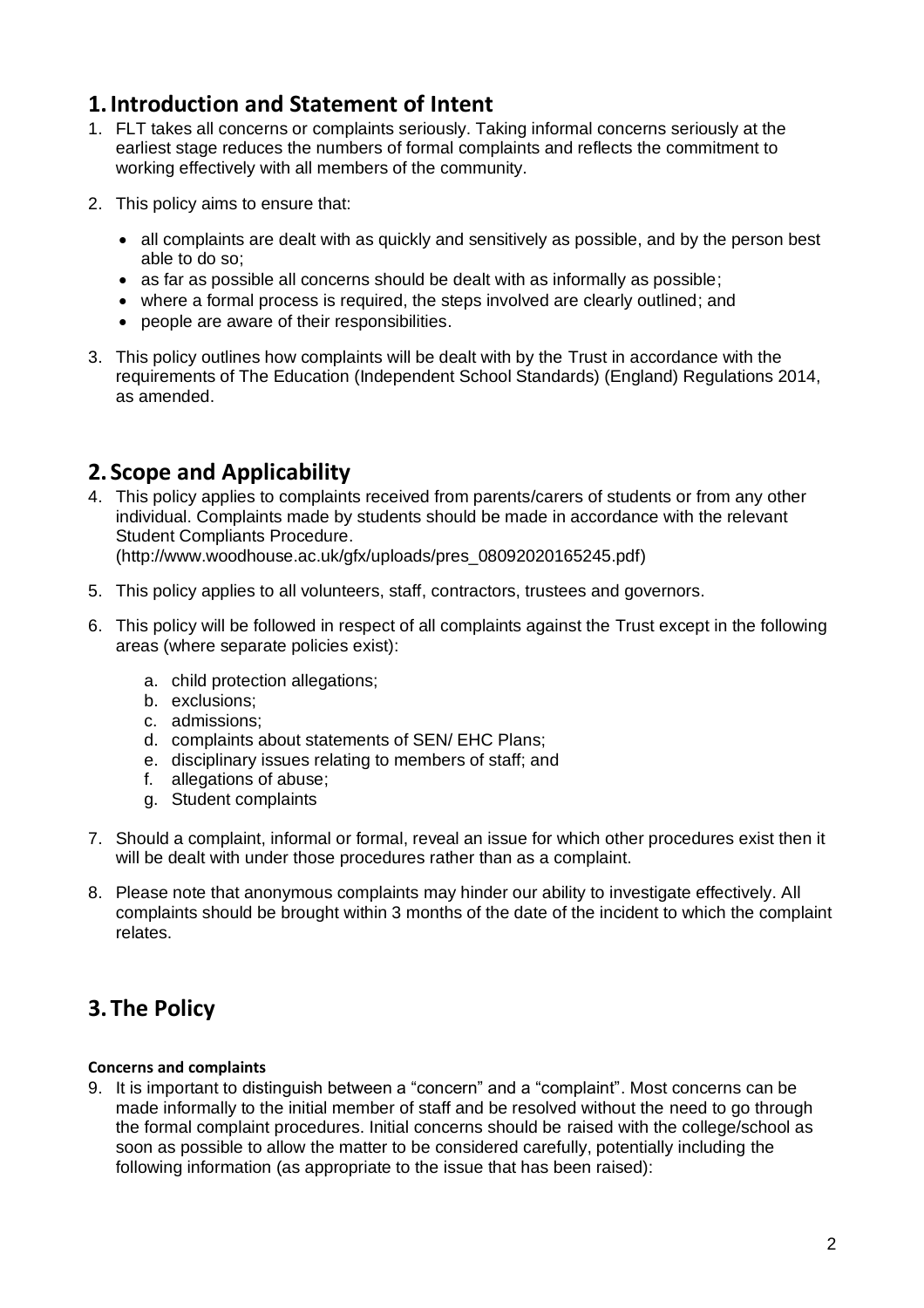- Clarifying the nature of the concern and what remains unresolved from the perspective of the person raising the concern; and
- Establishing what has happened so far and who has been involved, including seeking input from those who have been involved.

10. A concern may arise (for example):

- from uncertainty regarding the application of college/school rules or disciplinary procedures
- from misunderstanding or misrepresentation of an incident which has taken place inside or outside the classroom
- where a parent/carer believes that their child has been misunderstood or treated unfairly and feels it necessary to raise the matter so that steps may be taken to restore goodwill
- where a parent believes that their child is being bullied or has suffered some form of discrimination and brings the matter to the college/school's notice so that action can be taken to prevent a recurrence
- 11. Concerns should normally be raised with the member of teaching staff most directly involved in the situation giving rise to the concern. Parents will appreciate that it is helpful if a concern is expressed as soon as possible after the relevant incident. The staff member will respond as soon as practicable, and in any case within three working days. If this time limit is not practicable, the complainant will be informed and the period may be extended.

12. A complaint may arise (for example):

- when an individual has previously raised a concern and is not satisfied with the response offered; and / or
- where an individual has serious disquiet over an incident that has taken place or a decision made in the college/school and believes the college/school has fallen short of appropriate standards.
- 13. Complaints should be recorded, either by the individual (writing to the Principal / Headteacher of the relevant institution or completing the Complaint Form at the end of this document for instance), or by a member of staff following a Stage 1 meeting with the individual. Note – if the complaint concerns the Chief Executive any correspondence should be addressed to the Clerk to the Trustees.
- 14. All documentation relating to complaints, including all Complaint Forms, will be held by the assistant to the relevant Principal / Headteacher.

#### **Investigating complaints**

15. The person investigating the complaint will make sure that they:

- establish what has happened so far, and who has been involved:
- clarify the nature of the complaint and what remains unresolved;
- meet with the complainant or contact them (if unsure or further information is necessary);
- clarify what the complainant feels would put things right;
- interview those involved in the matter and/or those complained of, allowing them to be accompanied if they wish;
- conduct the interview with an open mind and be prepared to persist in the questioning; and
- keep notes of the interview.

#### **Resolving complaints**

16. At each stage in the procedure the person attempting to resolve the complaint will keep in mind ways in which a complaint can be resolved. It might be sufficient to acknowledge that the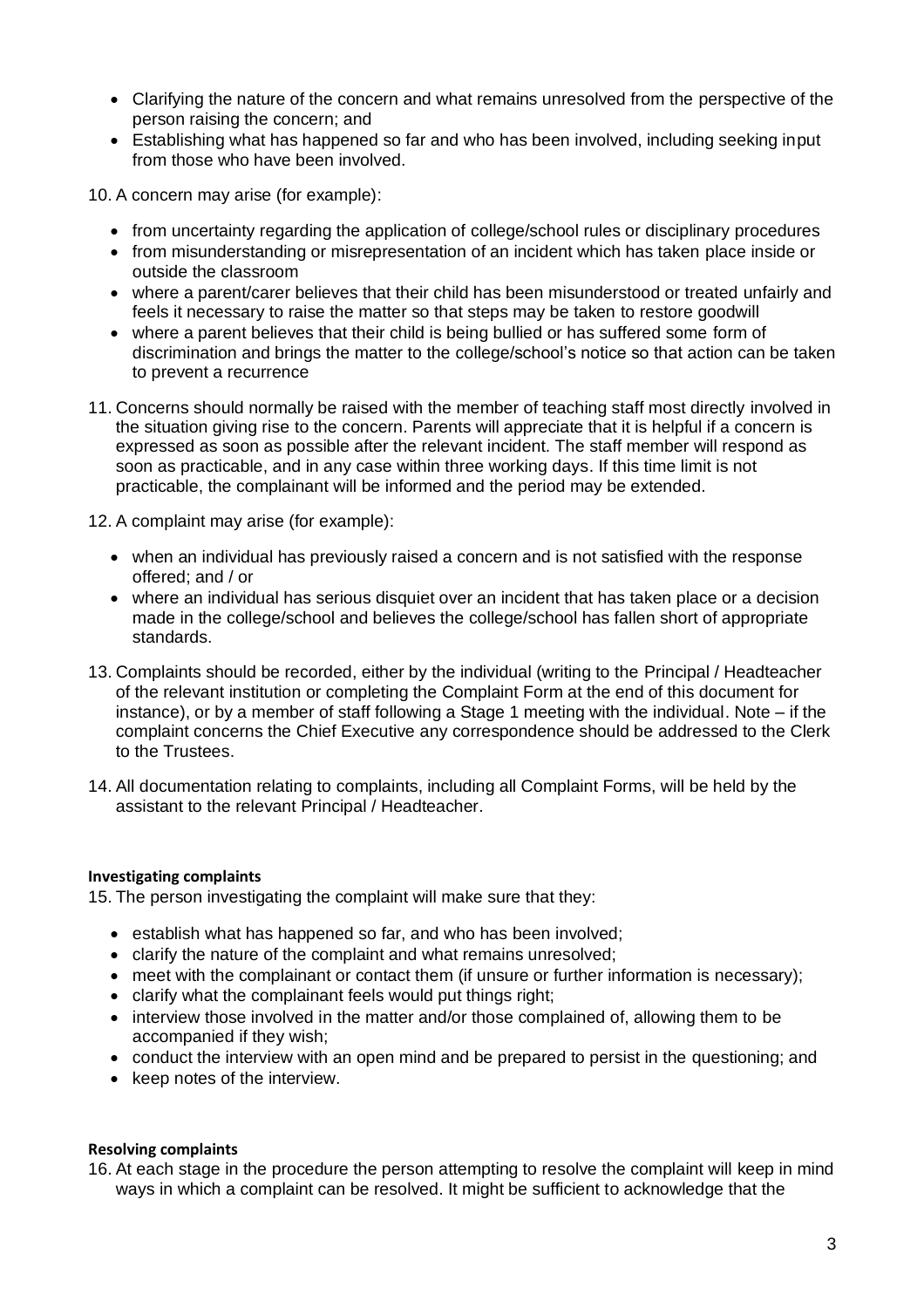complaint is a valid complaint (in whole or in part) without admitting liability. In addition, it may be appropriate to offer one or more of the following:

- an apology;
- an explanation;
- an admission that the situation could have been handled differently or better;
- an explanation of the steps that have been taken to ensure that it will not happen again; and
- an undertaking to review Trust policies in light of the complaint.
- 17. Complainants will be encouraged to state what actions they feel might resolve the problem at any stage. An admission that the Trust could have handled the situation better is not the same as an admission of negligence.
- 18. At all stages those hearing the complaint will attempt to identify areas of agreement between the parties, and to clarify any misunderstandings that might have occurred in order to create a positive atmosphere in which to discuss any outstanding issues.
- 19. At any stage the relevant Principal / Headteacher, or the Chief Executive, is able consider whether a complaint is vexatious, unreasonably persistent, or whether the complainant has engaged or is engaging in unreasonable behaviour in accordance with section 7 of this policy. If the relevant Principal / Headteacher or the Chief Executive considers that the provisions of section 7 apply they may act accordingly to ensure any legitimate complaint is appropriately investigated while ensuring that any unreasonable elements or behaviour is managed.

## **4. Stages of Formal Complaint**

#### **Stage 1: Complaint heard by a member of staff**

- 20. It is the interests of everyone that complaints are resolved at the earliest possible stage. The experience of the first contact between the complainant and the college/school can be crucial in determining whether their complaint will escalate.
- 21. Staff need to be sensitive to any potential actual or perceived conflicts of interest or difficulties of a particular member of staff being involved in investigating the complaint.
- 22. To ensure clarity of understanding, a Complaint Form needs to be completed. This ensures that there is no conflict in determining what the complaint consists of and the action taken by members of staff.
- 23. The member of staff will ensure that they have investigated it appropriately. This may include a meeting with the complainant.
- 24. The member of staff investigating the complaint will respond to the complainant in writing, which will outline their response to the complaint and any action that has or will be taken.
- 25. It is normally expected that complaints will be acknowledged within five working days, and the Stage 1 process completed within fifteen school days. If it is clear that the process is going to take longer than this, the reasons for this should be explained to the complainant.
- 26. The member of staff should update the Complaints Form and pass this to the assistant to the relevant Principal / Headteacher for retention, alongside their written response to the complainant.
- 27. The Principal / Headteacher should record on the Complaints Form any action taken as a result of the complaint, and include any lessons learned (including about broader policy or procedure) within reports to the LGB or Board of Trustees.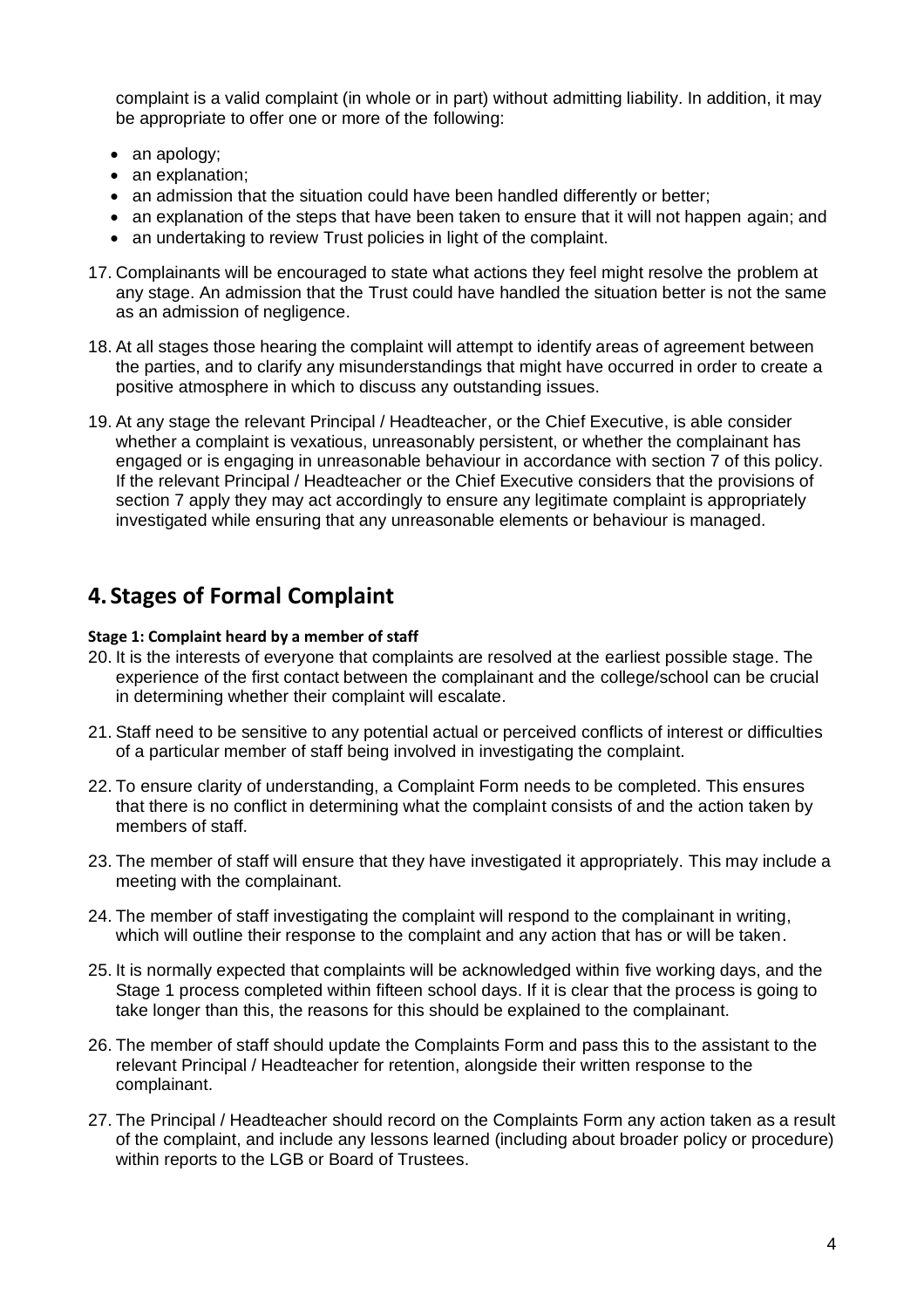#### **Stage 2: Complaint heard by appropriate senior member of staff appointed by the Chief Executive**

28. The complainant should write to the relevant Principal / Headteacher giving details of either the areas of the complaint left outstanding following Stage 1 or concerning the Stage 1 process. If the complaint concerns the Chief Executive, any correspondence should be addressed to the Clerk to the Trustees. This notification needs to be received within fifteen school days of the decision from stage 1 being issued to the complainant otherwise it will be deemed that the decision is accepted and the complaint will be closed.

29. The Principal / Headteacher may formally reject a complaint if, in their judgment, the complaint:

- Was received too long after the alleged incident for realistic investigation to take place;
- Does not identify specific actions or incidents that are capable of being investigated;
- Refers only to issues that have already been determined;
- Is vexatious; or
- Raises only minor matters that should have been resolved in discussion with the staff member involved.
- 30. The Principal / Headteacher will nominate a senior member of staff to investigate these issues (the "investigating officer"), or will escalate the complaint to the Chief Executive where that is appropriate (for instance if the complaint raises issues that affect more than one college/school within the Trust or if the complaint is about a Governor or Trustee). If the complaint is escalated to the Chief Executive, they will nominate a senior member of staff to investigate the issues (or the Chair of Governors if a complaint is about a Governor; or another Trustee if the complaint is about a Trustee). In such cases, for the remainder of this Stage 2 process and the Stage 3 process, references to the Principal / Headteacher should be read as references to the Chief Executive.
- 31. The investigating officer will consider both the original complaint and the process followed during Stage 1. They will report to the Principal / Headteacher.
- 32. Following the report of the investigating officer, the Principal / Headteacher of staff can:
	- Dismiss the complaint in whole or in part (including if there is insufficient evidence to uphold the complaint);
	- Uphold the complaint in whole or in part;
	- Decide on appropriate action to resolve the complaint; or
	- Recommend changes to the college/school's systems or procedures.
- 33. The Principal / Headteacher will put their judgement and rationale, including details of the process followed, in writing to the complainant.
- 34. It is normally expected that the Stage 2 process would be completed within fifteen school days of the Principal / Headteacher initiating Stage 2. If it is clear that the process is going to take longer than this, the reasons for this should be explained to the complainant.
- 35. If the investigating officer makes any recommendations regarding changes to college/school processes as a result of the investigation, or the Principal / Headteacher decides these are necessary following consideration of the findings of the investigating officer, the Principal / Headteacher will be responsible for reviewing these recommendations and implementing them where appropriate. Acceptance of recommendations will be at the discretion of the Principal / Headteacher, unless the investigation reveals processes that do not comply with statutory, Funding Agreement, or DfE/ESFA requirements. In such cases, the Principal / Headteacher will be required to ensure compliance as soon as possible.
- 36. The Principal / Headteacher should update the Complaints Form which should be completed and passed to the assistant to the Principal / Headteacher for retention, along with a copy of their written response to the complainant.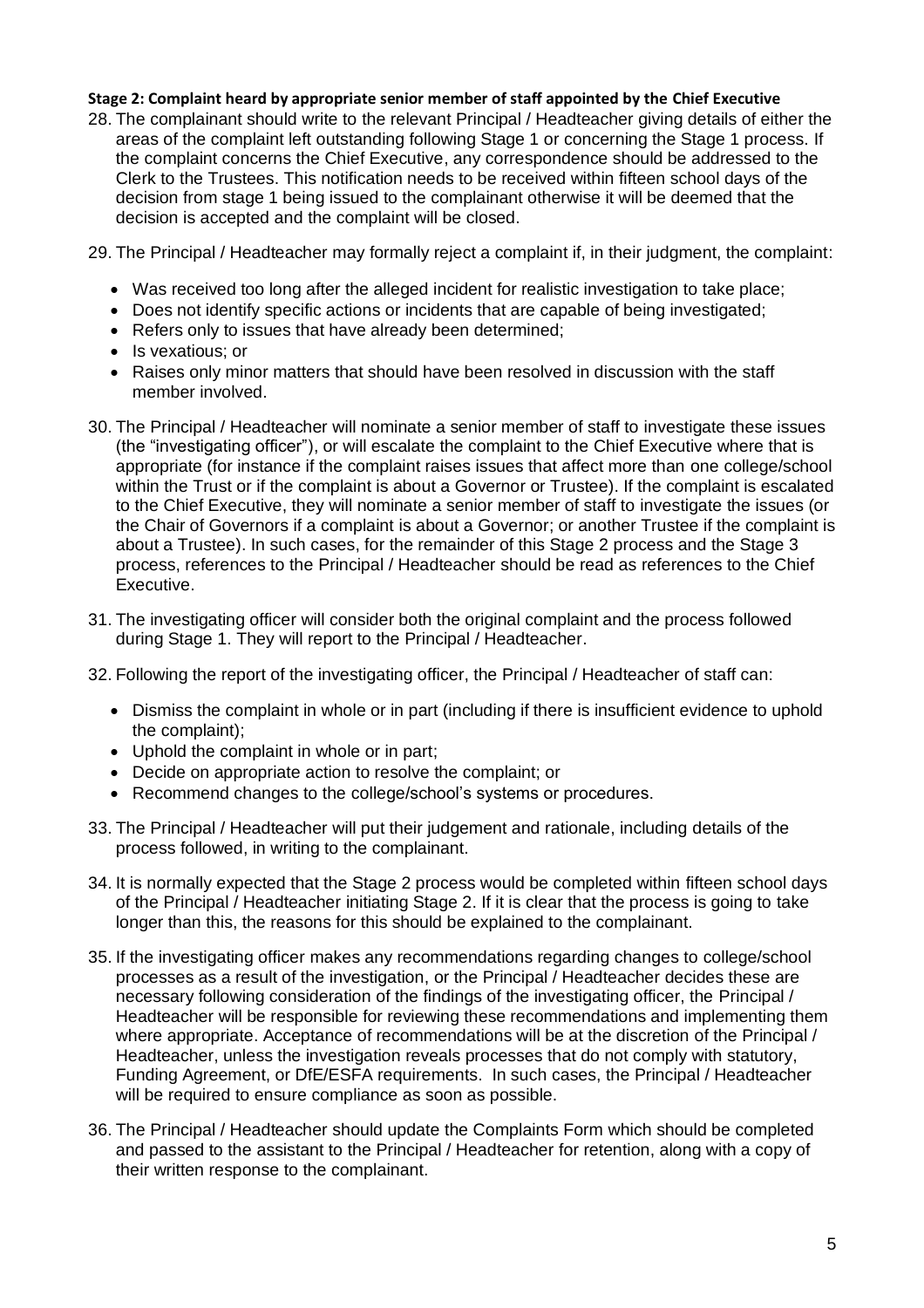37. The Principal / Headteacher should record on the Complaints Form any action taken as a result of the complaint, and include any lessons learned (including about broader policy or procedure) within reports to the LGB or Board of Trustees.

#### **Stage 3: Panel Hearing**

- 38. The complainant should write to the Clerk to the Trustees giving details about the aspects of the decision or the Stage 2 process that they are appealing against. This notification needs to be received within fifteen school days of the decision from Stage 2 being issued to the complainant, otherwise it will be deemed that the decision is accepted and the complaint will be closed.
- 39. The Clerk to Trustees will discuss this complaint with the appropriate person. The appropriate person will be the Chair of the Local Governing Body for all complaints except those where the complaint was escalated to the Chief Executive in Stage 2; in those instances, the appropriate person will be the Chair of Trustees. Throughout the remainder of this Stage 3 process, references to the Chair of the Local Governing Body should be read as references to the Chair of Trustees in relevant cases.
- 40. The Chair of the Local Governing Body may reject the request for a Panel Hearing if, in their judgment, the request:
	- Is vexatious or abusive; and / or
	- Refers only to issues that have already been reasonably determined and with no reasonable basis (such as new information) upon which an appeal hearing could reach a different decision.
- 41. The Chair of the Local Governing Body, or a nominated Governor, will convene a Complaints Panel. This Panel will comprise at least three individuals, none of whom will have been directly involved in previous consideration of the complaint. If appropriate, at least one member of the Panel will be independent of the management and running of the Trust and at least one member of the Panel will be a Governor of the s college/school concerned. The Panel will have the powers to determine the complaint. In the unlikely event that more than one session is required to hear the appeal, the individuals on the Panel will remain the same. The Panel members will elect their Chair.
- 42. Any Governors who were part of the Panel Hearing would not be part of any panel that was subsequently required for a disciplinary hearing regarding a member of staff.
- 43. The Panel Hearing should normally be heard within fifteen school days of the Clerk to the Trustees receiving notice of the complaint progressing to Stage 3, ensuring that the complainant is given reasonable notice and that reasonable endeavours are made to arrange a time and date that the complainant can attend.
- 44. Any documentation from either party should be circulated to all parties five school days before the hearing.
- 45. The complainant is permitted to attend the Panel Hearing, and may be accompanied by a friend at the Panel Hearing.
- 46. The Panel Hearing will be heard in private, provide an opportunity for the complainant and for relevant Headteacher / Chief Executive to present; and for all presenters to be questioned by the Panel and the other party (through the Chair).
- 47. The Panel will, once the presenters have left the hearing, give careful consideration to the substance of the complaint; consider all the views expressed; and decide the outcome. The decision will be made by a simple majority of the Panel; a unanimous decision is not required.
- 48. The panel can: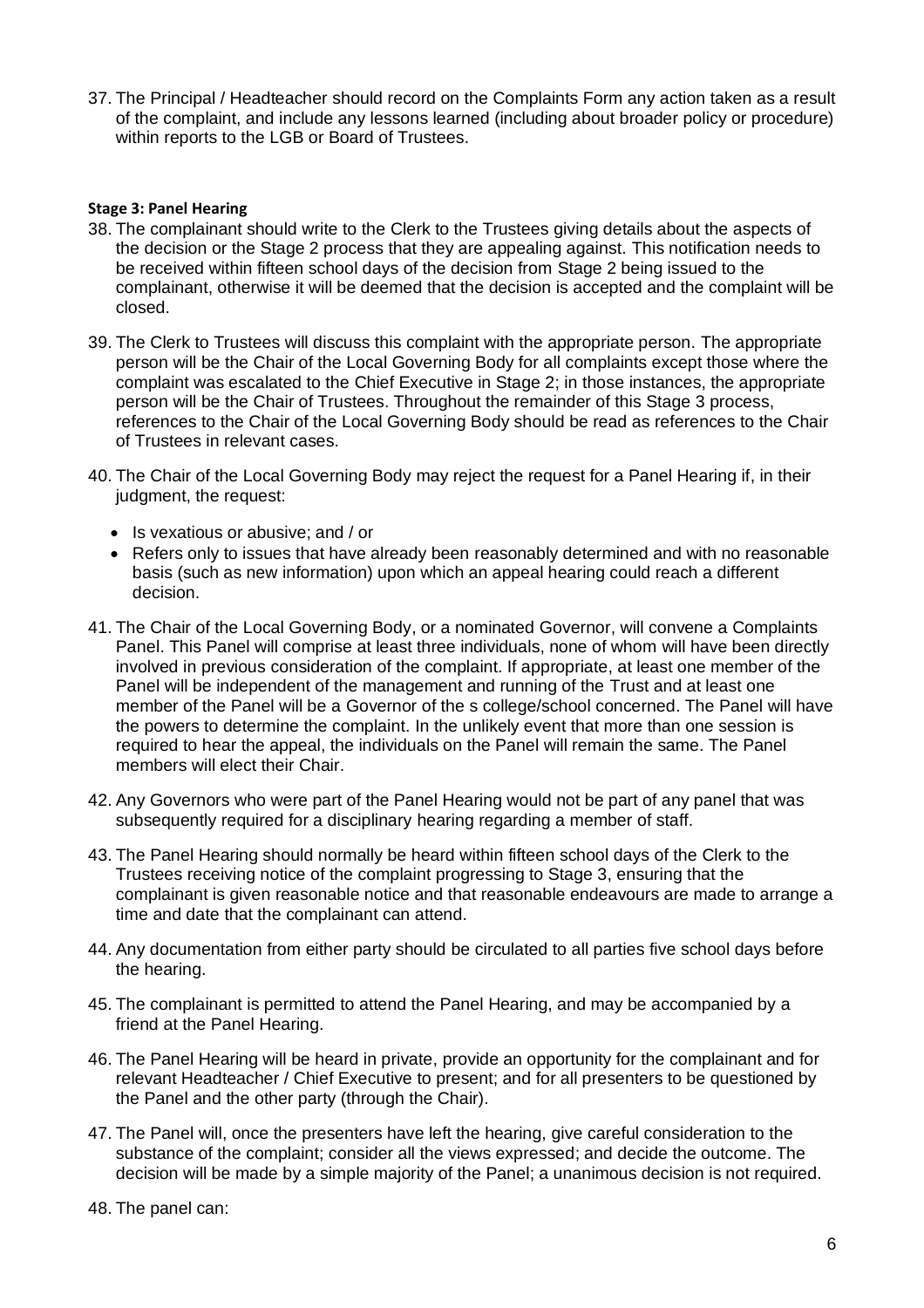- Dismiss the complaint in whole or in part;
- Uphold the complaint in whole or in part;
- Decide on appropriate action to resolve the complaint; or
- Recommend changes to the Trust's systems or procedures.
- 49. The decision of the panel is binding. A copy of the report and the findings will be provided within five working days of the hearing to the complainant, the Chief Executive, the relevant Principal / Headteacher, the Chair of the Board of Trustees and, where relevant, to the person complained about. This report will be available for inspection.
- 50. The Principal / Headteacher should record on the Complaints Form any action taken as a result of the complaint, and include any lessons learned (including about broader policy or procedure) within reports to the LGB or Board of Trustees.
- 51. If the Complaints Panel makes any recommendations regarding changes to Trust processes as a result of the investigation, the Chief Executive will be responsible for reviewing these recommendations and implementing them where appropriate. Acceptance of recommendations will be at the Chief Executive's discretion unless the investigation reveals processes that do not comply with statutory, Funding Agreement, or DfE / ESFA requirements. In such cases, the Chief Executive will be required to ensure compliance as soon as possible.

### **5.Responsibilities under the Policy**

#### **Board of Trustees**

52. The Board of Trustees is responsible for:

- establishing the Panel Hearing for Stage 3 in appropriate cases; and
- monitoring the level and nature of complaints and reviewing the outcomes and associated lessons to learn during annual policy reviews, or earlier / more frequently if so determined by the Chair.

#### **Chair of Trustees**

53. The Chair of Trustees is responsible for:

- nominating the individuals for the Panel Hearing in Stage 3, when relating to the CEO of the Trust, and ensuring that, if appropriate, it includes one person who is independent from the management and running of the college/school; and
- checking that the correct procedure is followed.

#### **Chief Executive**

54. The Chief Executive is responsible for:

- the effective implementation of this policy and procedures;
- maintaining an accurate and up to date list of all written complaints received, which college/school(s) they relate to, the date of receipt of the complaint, the current stage of the complaint, and which stage of this procedure they were resolved in accordance with (and whether this was through the formal procedure or a panel hearing;
- where a complaint is escalated to them at Stage 2, identifying who will consider the complaint;
- advising Governors and Trustees about the composition of panels for Stage 3;
- reporting to the Board of Trustees about the number and nature of complaints, as well as actions taken in response and lessons learned; and
- ensuring that the policy is monitored and reviewed on a regular basis, with recommendations for revision to the Board of Trustees as appropriate.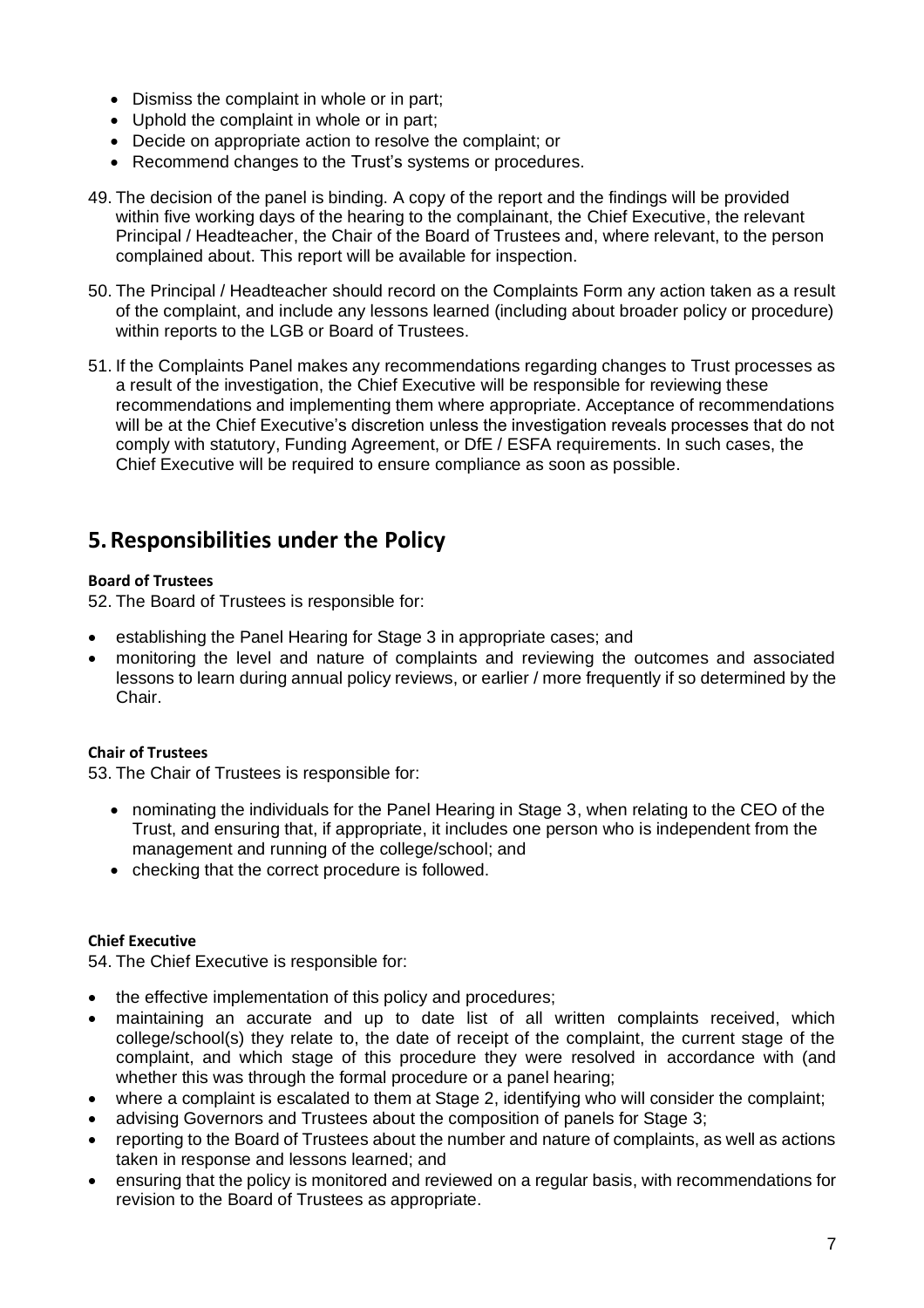#### **Clerk to the Trustees**

55. The Clerk to the Trustees is responsible for:

- receiving complaints at stage 3 of the procedure or stage 2 when the complaint relates to a governor, trustee or the CEO;
- Being the main point of contact for the complainant at the above stages.
- Set the date, time and venue of the Panel Hearing, ensure that the dates are convenient to all parties.
- Collate any written material and send it to the parties in advance of the Panel Hearing.
- Record the proceedings and circulate the minutes of the Panel Hearing.

#### **Local Governing Body**

56. The Local Governing Body is responsible for:

- establishing the Panel Hearing for Stage 3; and
- monitoring the level and nature of complaints and reviewing the outcomes and associated lessons to learn during annual policy reviews (and reporting to the Board of Trustees as appropriate or as required) or earlier / more frequently if so determined by the Chair.

#### **The Chair of the Local Governing Body**

57. The Chair of the Local Governing Body is responsible for:

- nominating the individuals for the Panel Hearing in Stage 3 and ensuring that, if appropriate, it includes one person who is independent from the management and running of the college/school, such as a Trustee; and
- checking that the correct procedure is followed.

#### **The Chair of the Panel**

58. The Chair of the Panel at Stage 3 is responsible for ensuring that:

- the parties understand the procedure;
- the issues are addressed;
- key findings of fact are established;
- complainants are put at ease;
- the hearing is conducted as informally as possible;
- the panel is open-minded and acts independently;
- no member of the panel has a vested interest in the outcome, or has been involved in the issues previously;
- all parties have the chance to be heard;
- any written material is seen by all parties; and
- related Child Protection and Data Protection rules are observed and maintained.

#### **Principal / Headteacher**

59. The Principal / Headteacher is responsible for:

- the overall internal management of the procedures;
- identifying who will consider complaints at Stage 2 of the procedure, or escalating the complaint to the Chief Executive where appropriate;
- ensuring that actions taken as a result of a complaint, including any lessons learned, are implemented;
- ensuring that the procedures are monitored and reviewed and reports made to the Local Governing Body and / or Board of Trustees as appropriate.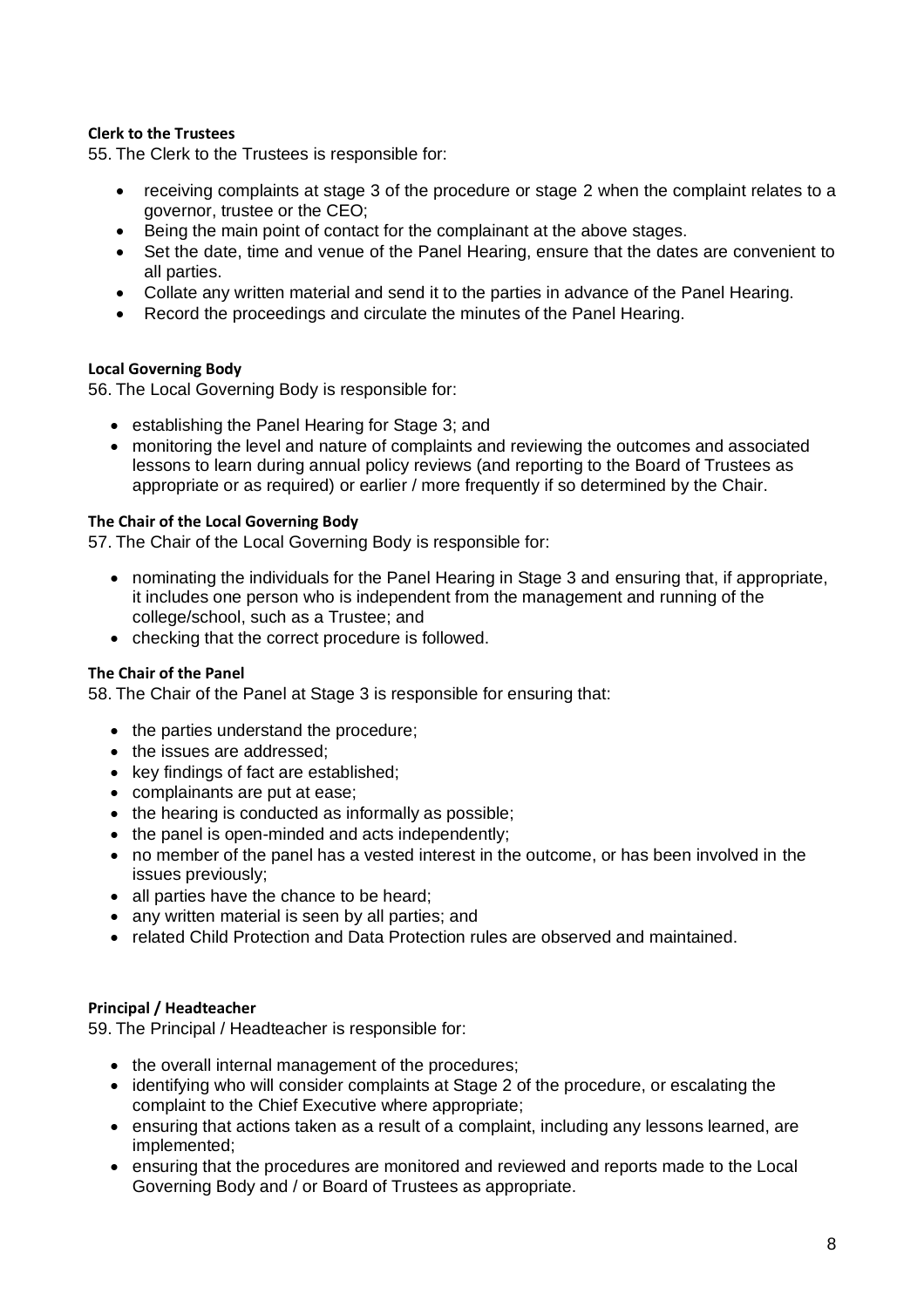#### **Investigating Officer**

60. The Investigating Officer is responsible for:

- Providing a comprehensive, open, transparent and fair consideration of the complaint.
- Interviewing the complainant sensitively and toroughly to establish what has happened and who has been involved.
- Interviewing staff, students and anyone else relevant to the complaint.
- Conducting interviews with an open mind, keeping notes of the interviews or arranging got an independent note taker to be present
- Liaising effectiviely with the complainant to clarify what the complainant feels would put things right.

#### **Assistant to Principal**

61. To retain, in a confidential manner (except when requested by the Secretary of State or a body conducting an inspection under section 109 of the 2008 Act requests access to them) the material relating to complaints, including Complaints Forms, all written judgements from stages 1, 2 and 3, and the requests from the complainant to initiate stages 2 and 3, so that they can be made available as appropriate.

#### **All staff**

62. All staff are responsible for:

- listening to any concerns brought to them by parents and students;
- reassuring them that they will be dealt with as soon as possible by the appropriate member of staff;
- for informing the relevant staff of the concerns being raised: and
- passing any complaints received from other people who are not parents or students to the Principal's / Headteacher's assistant.

# **6.Complaints about the Trust to the Education and Skills Funding Agency (ESFA)**

63. Individuals are able to complain to the ESFA when/where:

- there is undue delay or the Trust did not comply with its own complaints procedure when considering a complaint;
- the Trust is in breach of its funding agreement with the Secretary of State; and/or
- the Trust has failed to comply with any other legal obligation (unless there is an organisation better placed to investigate the particular issue).
- 64. The ESFA usually expects complainants to have made their complaint directly to the individual college/school first in accordance with the college/schools' own policy.
- 65. The ESFA approach can be accessed here (19 March 2019): [https://www.gov.uk/government/publications/complain-about-an-academy/complain-about-an](https://www.gov.uk/government/publications/complain-about-an-academy/complain-about-an-academy)[academy.](https://www.gov.uk/government/publications/complain-about-an-academy/complain-about-an-academy) The ESFA webpage outlines who the complainant should raise their complaint with depending upon the subject of the complaint.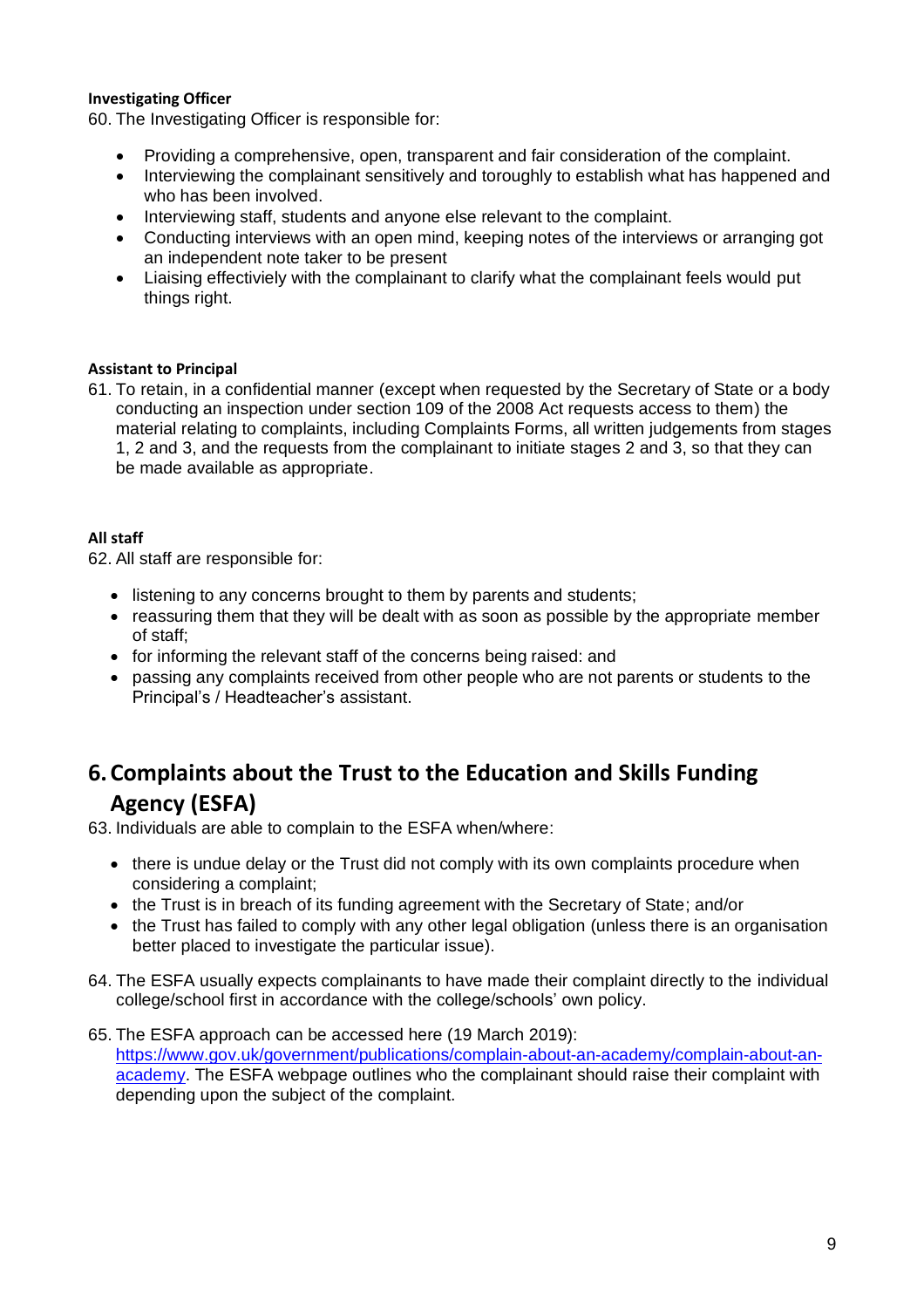## **7.Vexatious and Abusive Complaints**

- 66. FLT takes its responsibilities to investigate concerns and complaints seriously and will do so professionally.
- 67. FLT does not expect staff to tolerate unacceptable behaviour by complainants, which would include behaviour which is abusive, offensive or threatening.
- 68. FLT defines unreasonably persistent and vexatious complainants as those complainants who, because of the frequency or nature of their contacts with the individual college/school or the Trust, hinder the ability to investigate their original complaint. The description 'unreasonably persistent' and 'vexatious' may apply separately or jointly to a particular complainant.

69. An unreasonably persistent and/or vexatious complaint/complainant may:

- arise from a historic and irreversible decision or incident;
- have insufficient or no grounds for their complaint, or refuse to specify the grounds for their complaint, and appear to be making the complaint only to annoy or for undeclared reasons;
- refuse to co-operate with the complaints investigation process;
- refuse to accept that issues are not within the power of the college/school or FLT to investigate, change or influence;
- make what appear to be groundless complaints about the staff dealing with the complaint(s);
- make an unreasonable number of contacts with the college/school or FLT, by any means, about the complaint;
- make persistent and unreasonable demands or expectations of staff and/or the complaints process;
- harass, abuse, or otherwise seek to harass or intimidate staff dealing with their complaint;
- raise subsidiary or new issues during the investigation;
- introduce trivial or irrelevant new information and expect this to be taken into account;
- change the substance or basis of the complaint without reasonable justification;
- deny statements he or she made at an earlier stage;
- electronically record meetings and conversations without the prior knowledge and consent of the other person involved;
- refuse to accept the outcome of the complaint process after its conclusion and/or denying that an adequate response has been given;
- make the same complaint repeatedly, perhaps with minor differences, and insist that the minor differences make these 'new' complaints which should be put through the full complaints procedure;
- persistently approach the college/school or FLT (and potentially other parties such as the Local Authority) through different routes about the same issue; and
- combine some or all of these features.
- 70. For the purpose of this policy, harassment is the unreasonable pursuit of such actions set out in the preceding paragraph in such a way that they:
	- appear to be targeted over a significant period of time on one or more members of college/school staff and/or
	- cause ongoing distress to individual member(s) of college/school staff and/or
	- have a significant adverse effect on the whole/parts of the college/school community and/or
	- are pursued in a manner which can be perceived as intimidating and oppressive by the recipient. This could include situations where persistent demands and criticisms, whilst not particularly taxing or serious when viewed in isolation, have a cumulative effect over time of undermining confidence, well-being and health.
- 71. In the case or persistent or vexatious complaints and/or harassment, the Trust will verbally inform the complainant that his/her behaviour is considered to be becoming unreasonable/unacceptable and, if it is not modified, action may be taken in accordance with this policy. This will be confirmed in writing.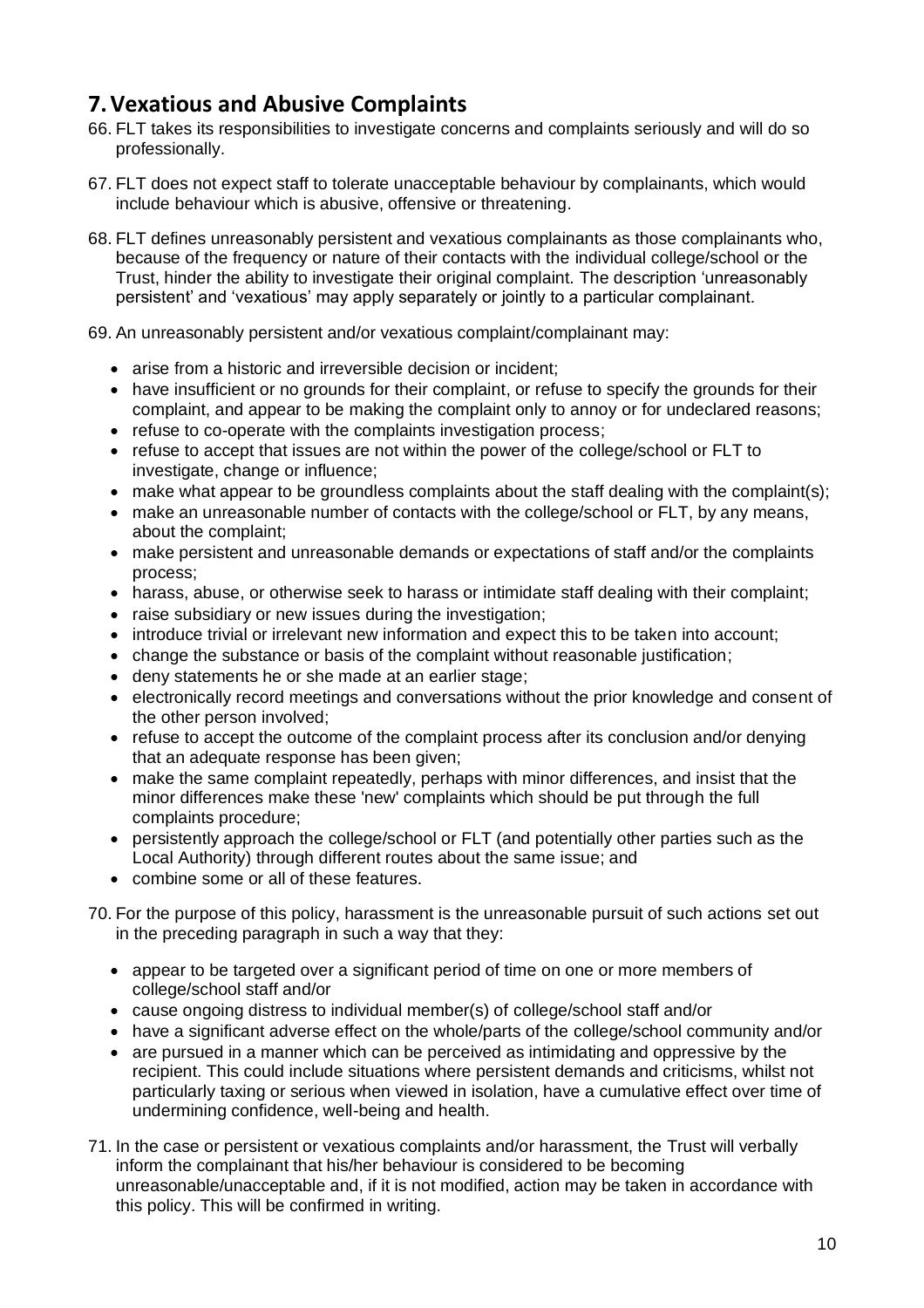- 72. If the complainant's behaviour is not modified the Trust will take some or all of the following actions as necessary, having regard to the nature of the complainant's behaviour and the effect of this on the college/school community:
	- inform the complainant in writing that his/her behaviour is now considered by the college/school or Trust to be unreasonable/unacceptable and, therefore, to fall under the terms of this Section 7;
	- inform the complainant that all meetings with a member of staff will be conducted with a second person present and that notes of meetings may be taken in the interests of all parties;
	- inform the complainant that, except in emergencies, all routine communication with the complainant to the college/school should be by letter only;
	- in the case of physical, or verbal aggression warn the complainant about being banned from the college/school site; or proceed straight to a ban;
	- consider informing the police who may seek to take further action under anti-harassment / malicious communication legislation;

### **8.Appendices**

Appendix One: Complaints Process

Appendix Two: Complaint Form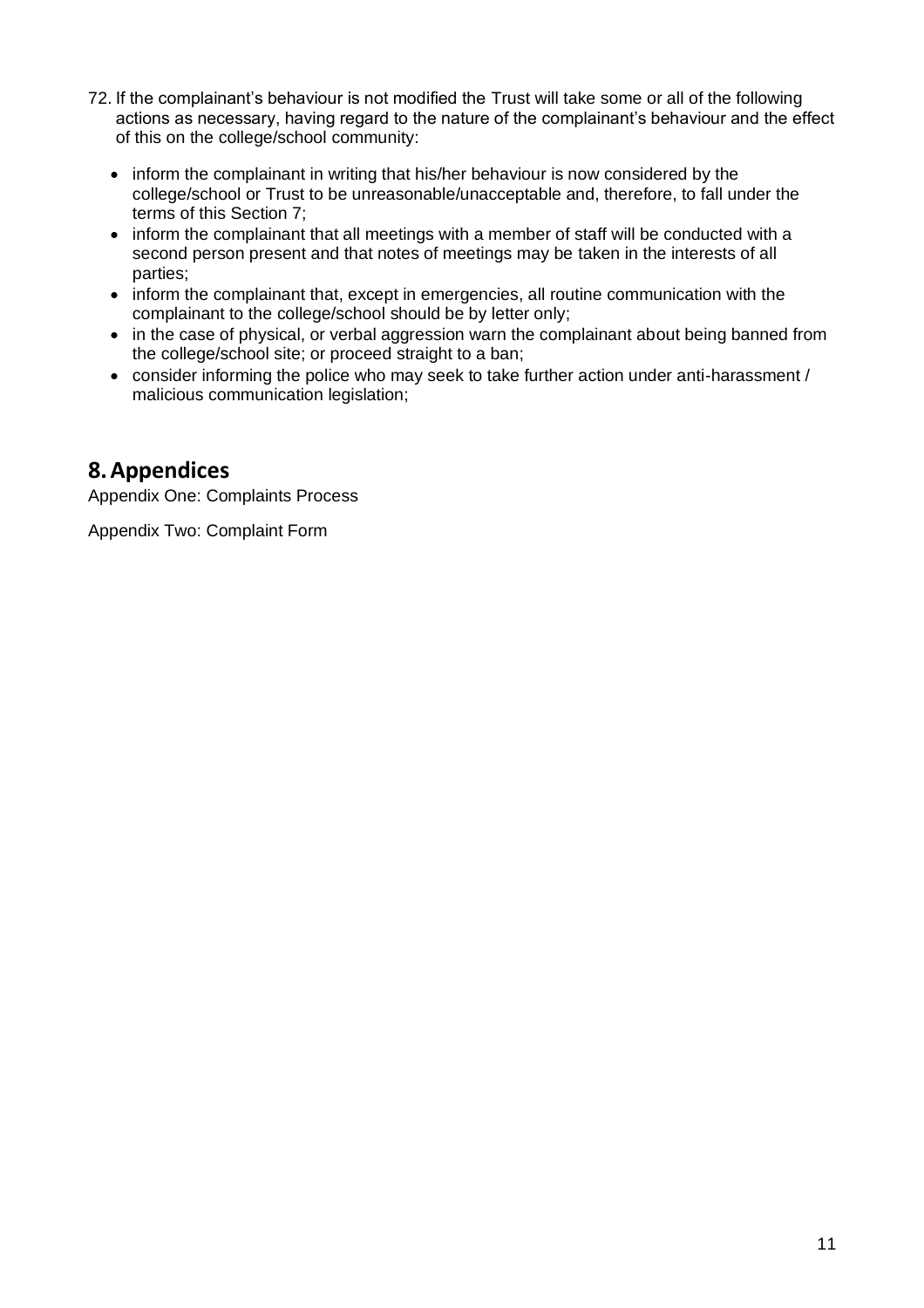#### **Complaint Process**

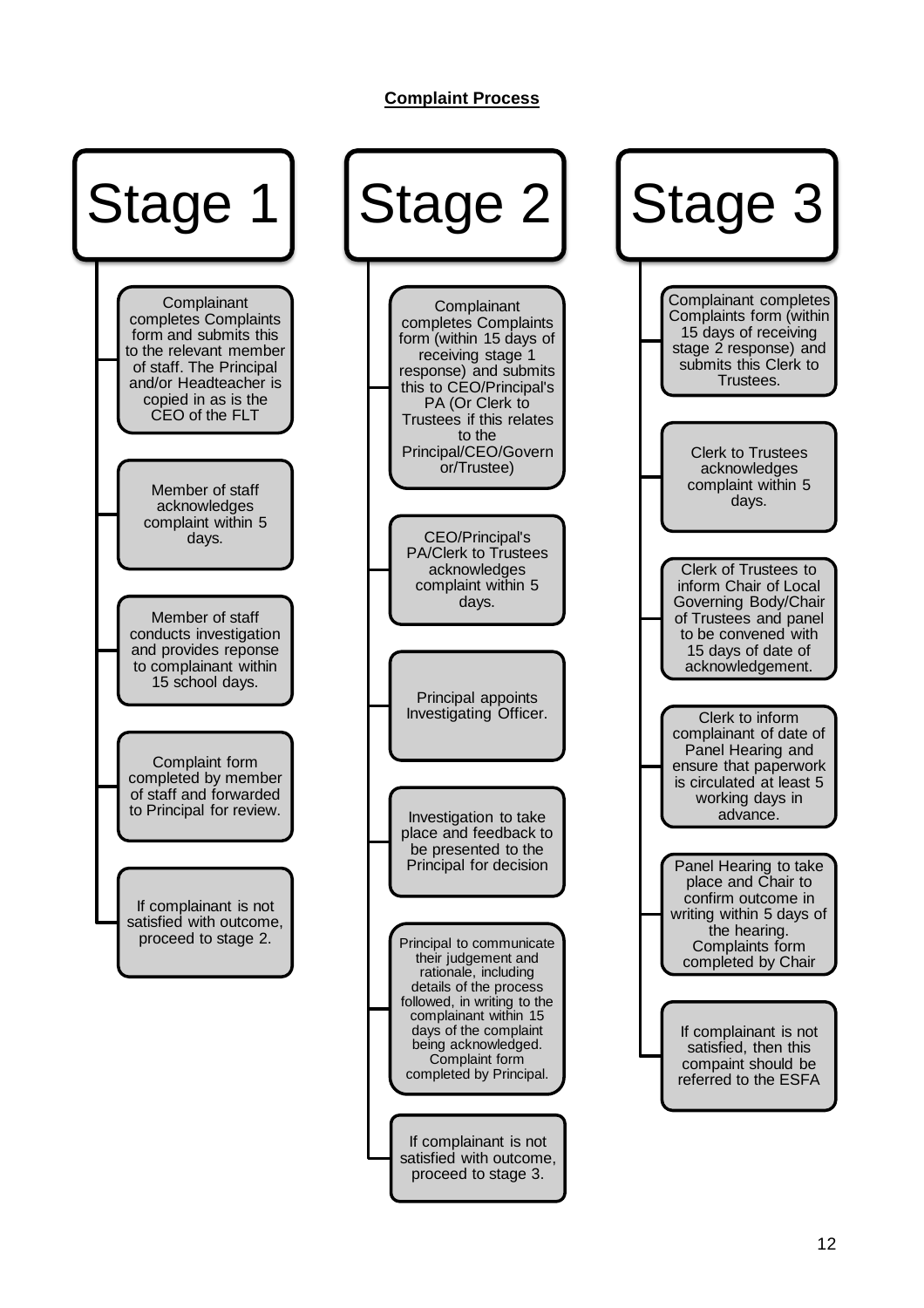# FLT: Complaint Form

Please complete and return to the relevant member of staff for stage 1 complaints, copying in the Headteacher or CEO. Stage 2 complaints should be sent to the Principal's assistant. However, Stage 2 complaints relating to the Headteacher, CEO, governors or Trustees and stage 3 complaints should be returned to the Clerk to Trustees.

| Your Name:                                                                                                                       |  |
|----------------------------------------------------------------------------------------------------------------------------------|--|
| Student's Name:                                                                                                                  |  |
| Your relationship to the<br>student:                                                                                             |  |
| Address:                                                                                                                         |  |
| Daytime phone number:                                                                                                            |  |
| Evening phone number:                                                                                                            |  |
| Mobile phone number:                                                                                                             |  |
| Please give details of your complaint:                                                                                           |  |
|                                                                                                                                  |  |
|                                                                                                                                  |  |
| What action, if any, have you already taken to try and resolve the complaint? Who did you speak<br>to and what was the response? |  |
|                                                                                                                                  |  |
| What actions do you feel might resolve the problem at this stage?                                                                |  |
|                                                                                                                                  |  |
| Are you attaching any paperwork? If so, please give details:                                                                     |  |
|                                                                                                                                  |  |
| Signature                                                                                                                        |  |